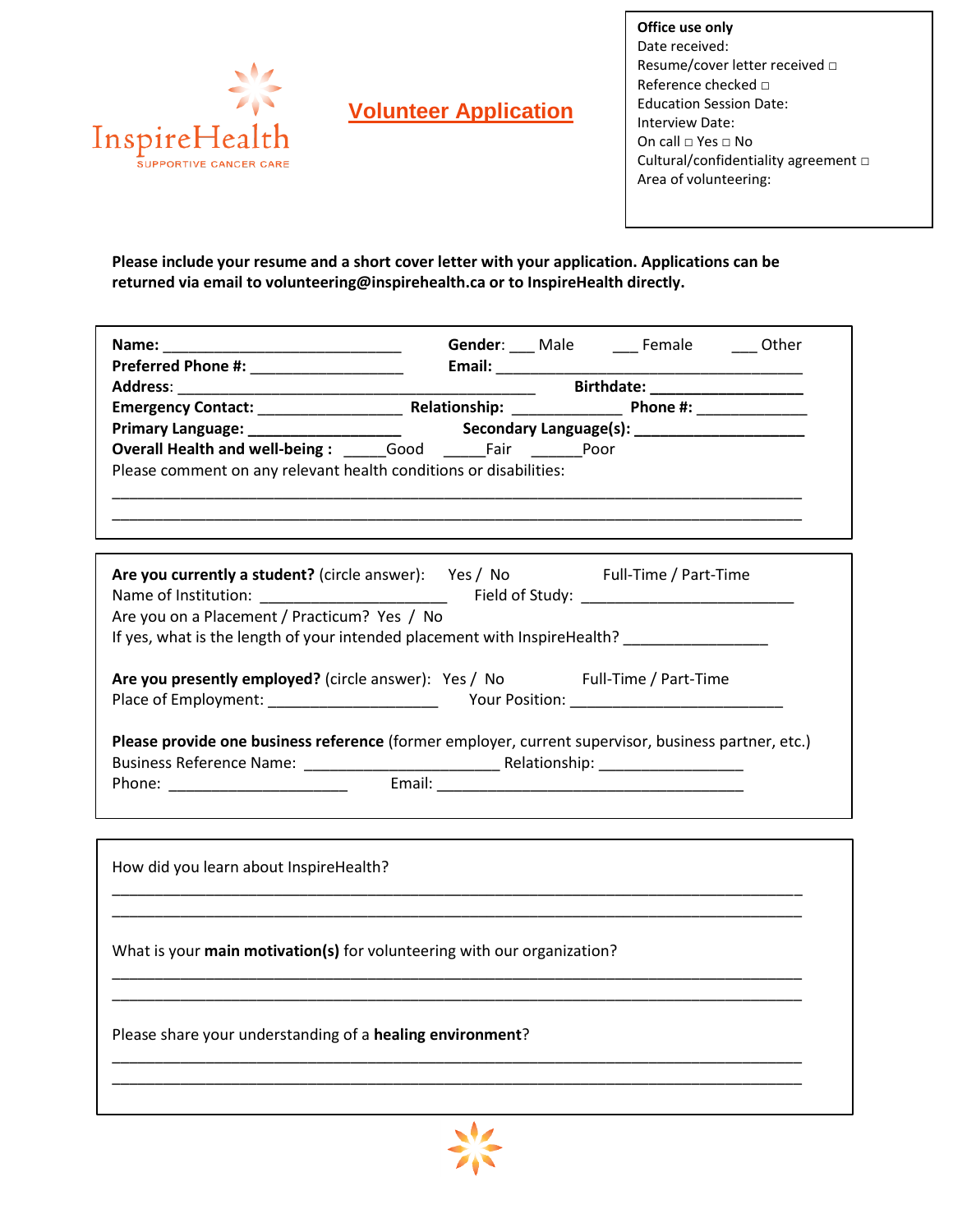Most volunteer shifts take place M-F 9am-5pm, with special events taking place on weekends. Using the chart below, please indicate your **general availability** to volunteer:

|                | <b>Monday</b> | Tuesdav | Wednesday | Thursdav | Fridav | Saturdav | Sundav |
|----------------|---------------|---------|-----------|----------|--------|----------|--------|
| <b>Morning</b> |               |         |           |          |        |          |        |
| Afternoon      |               |         |           |          |        |          |        |
| Evening        |               |         |           |          |        |          |        |

What is your intended **length of volunteer commitment**: \_\_\_\_\_\_\_\_\_\_\_\_\_\_\_\_\_\_\_\_\_\_\_\_\_

Please indicate any specific details regarding **your availability** (school, work, etc.)

Please indicate the **general area(s)** where you would like to volunteer (if selecting more than one area, please number your choices etc.)

\_\_\_\_\_\_\_\_\_\_\_\_\_\_\_\_\_\_\_\_\_\_\_\_\_\_\_\_\_\_\_\_\_\_\_\_\_\_\_\_\_\_\_\_\_\_\_\_\_\_\_\_\_\_\_\_\_\_\_\_\_\_\_\_\_\_\_\_\_\_\_\_\_\_\_\_\_\_\_\_\_ \_\_\_\_\_\_\_\_\_\_\_\_\_\_\_\_\_\_\_\_\_\_\_\_\_\_\_\_\_\_\_\_\_\_\_\_\_\_\_\_\_\_\_\_\_\_\_\_\_\_\_\_\_\_\_\_\_\_\_\_\_\_\_\_\_\_\_\_\_\_\_\_\_\_\_\_\_\_\_\_\_

| Event Coordination<br>Exercise Therapy Classes (Kinesiology)<br>Translation<br>Hosting (events, workshops, programs)<br>General Support (as needed)<br>Yoga teacher (Include copy of certification and insurance) |
|-------------------------------------------------------------------------------------------------------------------------------------------------------------------------------------------------------------------|
|                                                                                                                                                                                                                   |

Please list any other **relevant skills or certification** you feel might be of services (eg. licensed health care professional, etc.)

\_\_\_\_\_\_\_\_\_\_\_\_\_\_\_\_\_\_\_\_\_\_\_\_\_\_\_\_\_\_\_\_\_\_\_\_\_\_\_\_\_\_\_\_\_\_\_\_\_\_\_\_\_\_\_\_\_\_\_\_\_\_\_\_\_\_\_\_\_\_\_\_\_\_\_\_\_\_\_\_\_ \_\_\_\_\_\_\_\_\_\_\_\_\_\_\_\_\_\_\_\_\_\_\_\_\_\_\_\_\_\_\_\_\_\_\_\_\_\_\_\_\_\_\_\_\_\_\_\_\_\_\_\_\_\_\_\_\_\_\_\_\_\_\_\_\_\_\_\_\_\_\_\_\_\_\_\_\_\_\_\_\_

Can we put you on our **"On Call"** list with last minute volunteer positions to fill? □ Yes □ No

## **InspireHealth Confidentiality Agreement**

This is to certify that I, \_\_\_\_\_\_\_\_\_\_\_\_\_\_\_\_\_\_\_\_\_, an employee, student, volunteer, or Board member of InspireHealth, understand that any information (written, verbal, or other form) obtained during the performance of my duties must remain confidential. This includes all information about members, clients, families, employees, and other associate organizations, as well as any other information otherwise marked or known to be confidential.

I understand that any unauthorized release or carelessness in handling of this confidential information is considered a breach of the duty to maintain confidentiality.

I further understand that any breach of the duty to maintain confidentiality could be grounds for immediate dismissal and/or possible liability in any legal action arising from such breach.

| Signature: |  |  |  |
|------------|--|--|--|
|            |  |  |  |

Signature: \_\_\_\_\_\_\_\_\_\_\_\_\_\_\_\_\_\_\_\_\_\_\_\_\_\_\_\_ Date signed: \_\_\_\_\_\_\_\_\_\_\_\_\_\_\_\_\_\_\_\_\_\_\_\_